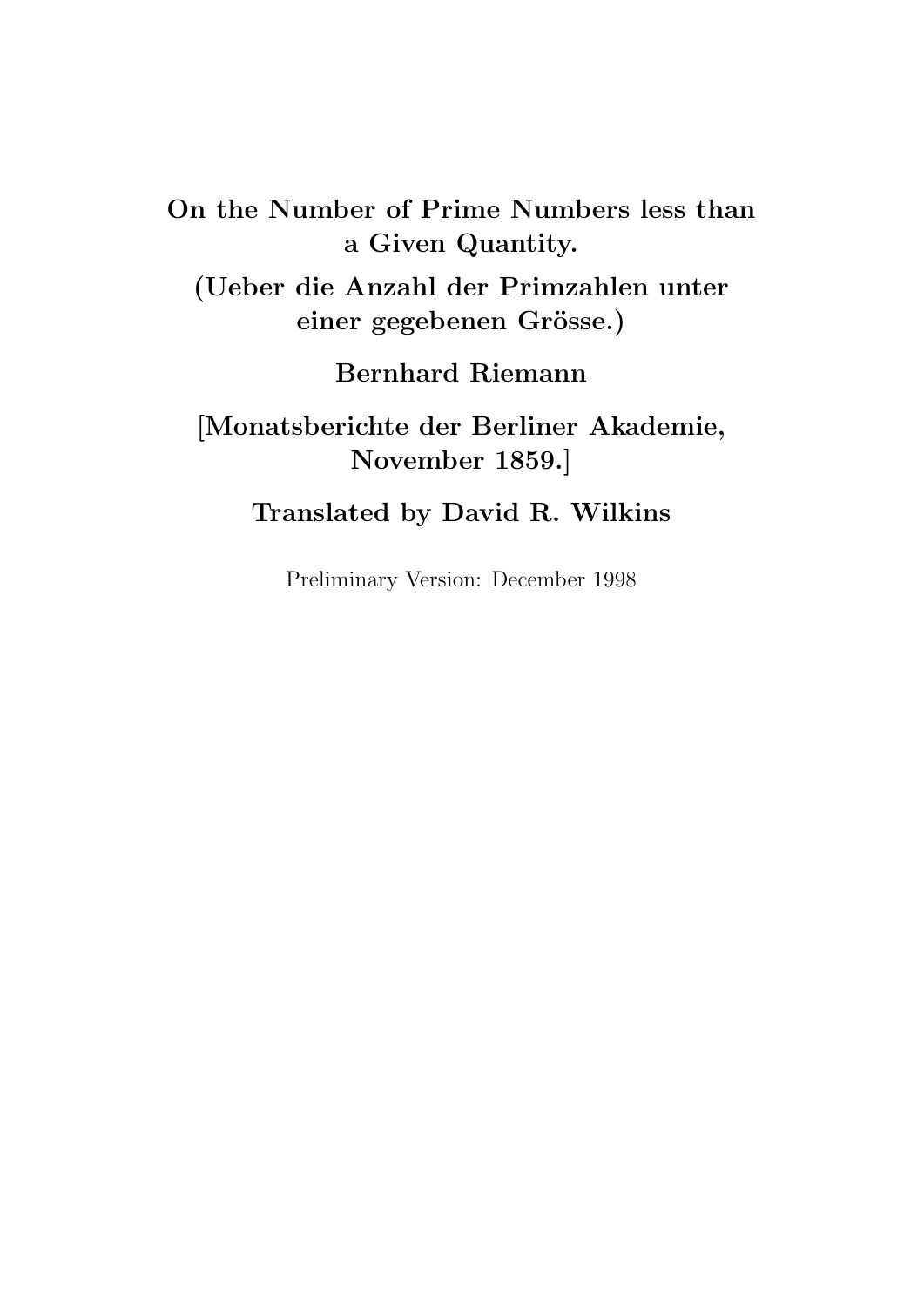## On the Number of Prime Numbers less than a Given Quantity. (Ueber die Anzahl der Primzahlen unter einer gegebenen Grösse.)

Bernhard Riemann Translated by David R. Wilkins Preliminary Version: December 1998

## [Monatsberichte der Berliner Akademie, November 1859.] Translation © D. R. Wilkins 1998.

I believe that I can best convey my thanks for the honour which the Academy has to some degree conferred on me, through my admission as one of its correspondents, if I speedily make use of the permission thereby received to communicate an investigation into the accumulation of the prime numbers; a topic which perhaps seems not wholly unworthy of such a communication, given the interest which Gauss and Dirichlet have themselves shown in it over a lengthy period.

For this investigation my point of departure is provided by the observation of Euler that the product

$$
\prod \frac{1}{1 - \frac{1}{p^s}} = \sum \frac{1}{n^s},
$$

if one substitutes for  $p$  all prime numbers, and for  $n$  all whole numbers. The function of the complex variable s which is represented by these two expressions, wherever they converge, I denote by  $\zeta(s)$ . Both expressions converge only when the real part of  $s$  is greater than 1; at the same time an expression for the function can easily be found which always remains valid. On making use of the equation

$$
\int_{0}^{\infty} e^{-nx} x^{s-1} dx = \frac{\Pi(s-1)}{n^s}
$$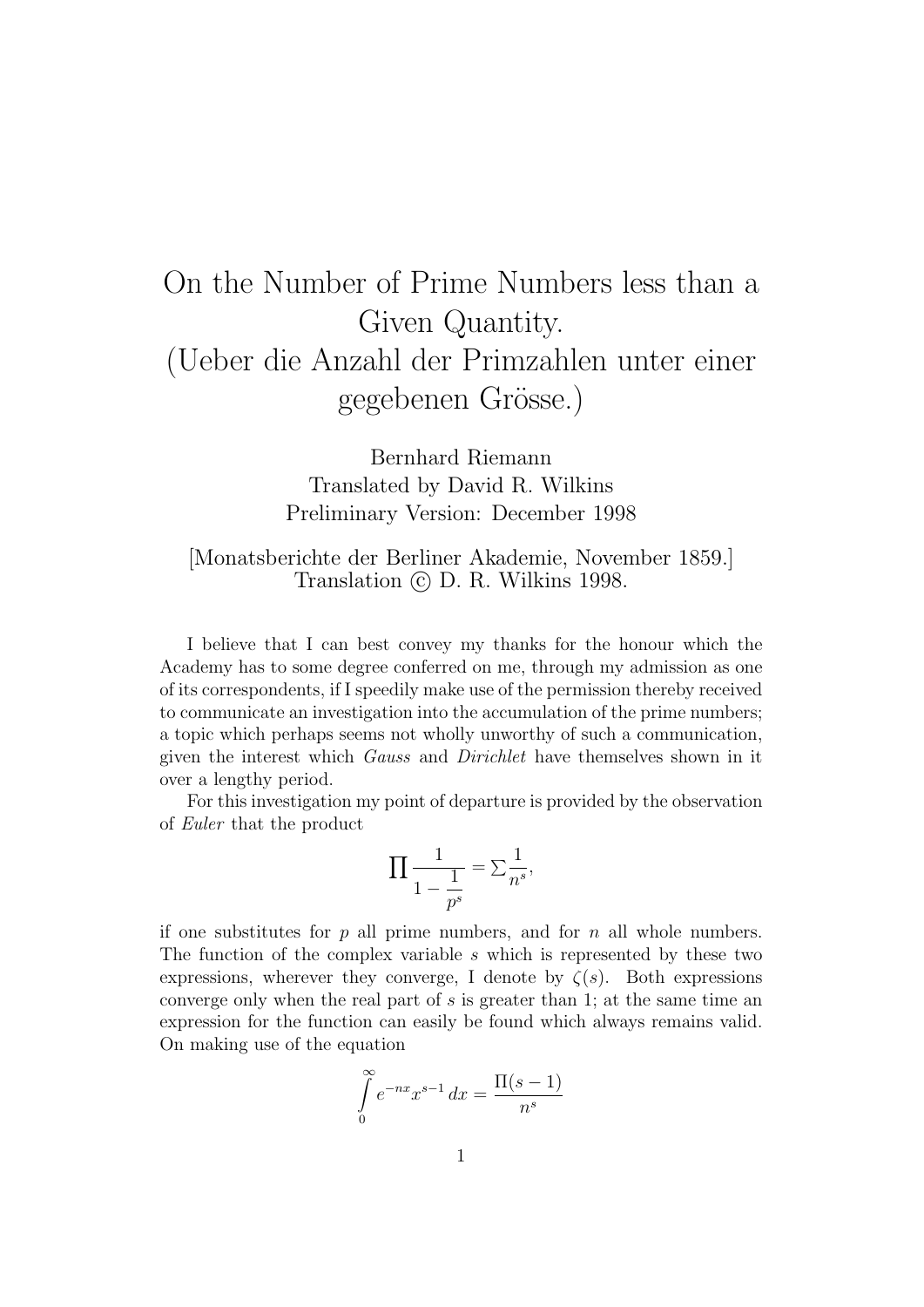one first sees that

$$
\Pi(s-1)\zeta(s) = \int\limits_0^\infty \frac{x^{s-1} dx}{e^x - 1}.
$$

If one now considers the integral

$$
\int \frac{(-x)^{s-1} dx}{e^x - 1}
$$

from  $+\infty$  to  $+\infty$  taken in a positive sense around a domain which includes the value 0 but no other point of discontinuity of the integrand in its interior, then this is easily seen to be equal to

$$
(e^{-\pi si} - e^{\pi si}) \int\limits_{0}^{\infty} \frac{x^{s-1} dx}{e^x - 1},
$$

provided that, in the many-valued function  $(-x)^{s-1} = e^{(s-1)\log(-x)}$ , the logarithm of  $-x$  is determined so as to be real when x is negative. Hence

$$
2\sin \pi s \, \Pi(s-1)\zeta(s) = i \int_{\infty}^{\infty} \frac{(-x)^{s-1} \, dx}{e^x - 1},
$$

where the integral has the meaning just specified.

This equation now gives the value of the function  $\zeta(s)$  for all complex numbers s and shows that this function is one-valued and finite for all finite values of s with the exception of 1, and also that it is zero if s is equal to a negative even integer.

If the real part of s is negative, then, instead of being taken in a positive sense around the specified domain, this integral can also be taken in a negative sense around that domain containing all the remaining complex quantities, since the integral taken though values of infinitely large modulus is then infinitely small. However, in the interior of this domain, the integrand has discontinuities only where  $x$  becomes equal to a whole multiple of  $\pm 2\pi i$ , and the integral is thus equal to the sum of the integrals taken in a negative sense around these values. But the integral around the value  $n2\pi i$  $\mathbf{a} = (-n2\pi i)^{s-1}(-2\pi i)$ , one obtains from this

$$
2\sin \pi s \, \Pi(s-1)\zeta(s) = (2\pi)^s \sum n^{s-1} ((-i)^{s-1} + i^{s-1}),
$$

thus a relation between  $\zeta(s)$  and  $\zeta(1-s)$ , which, through the use of known properties of the function  $\Pi$ , may be expressed as follows:

$$
\Pi\left(\frac{s}{2}-1\right)\pi^{-\frac{s}{2}}\zeta(s)
$$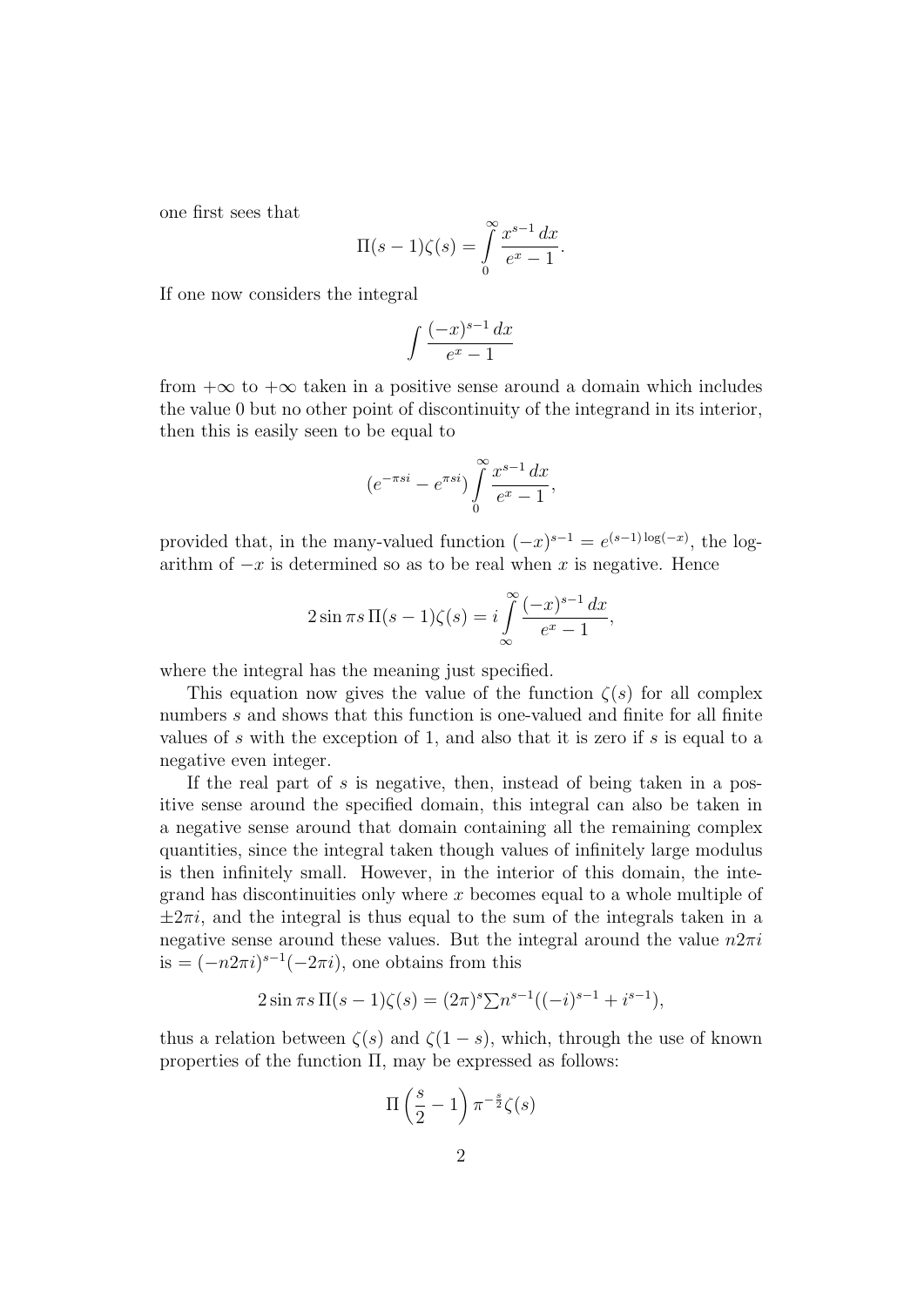remains unchanged when s is replaced by  $1 - s$ .

This property of the function induced me to introduce, in place of  $\Pi(s-1)$ , the integral  $\Pi\left(\frac{s}{2}\right)$ 2  $-1$ ) into the general term of the series  $\sum_{n=1}^{\infty} \frac{1}{n^2}$  $\frac{1}{n^s}$ , whereby one obtains a very convenient expression for the function  $\zeta(s)$ . In fact

$$
\frac{1}{n^{s}} \Pi \left(\frac{s}{2} - 1\right) \pi^{-\frac{s}{2}} = \int_{0}^{\infty} e^{-n n \pi x} x^{\frac{s}{2} - 1} dx,
$$

thus, if one sets

$$
\sum_{1}^{\infty} e^{-nn\pi x} = \psi(x)
$$

then

$$
\Pi\left(\frac{s}{2}-1\right)\pi^{-\frac{s}{2}}\zeta(s)=\int\limits_{0}^{\infty}\psi(x)x^{\frac{s}{2}-1}\,dx,
$$

or since

$$
2\psi(x) + 1 = x^{-\frac{1}{2}} \left( 2\psi\left(\frac{1}{x}\right) + 1 \right), \text{ (Jacobi, Fund. S. 184)}
$$

$$
\Pi\left(\frac{s}{2} - 1\right)\pi^{-\frac{s}{2}}\zeta(s) = \int_{1}^{\infty} \psi(x)x^{\frac{s}{2}-1} dx + \int_{1}^{\infty} \psi\left(\frac{1}{x}\right)x^{\frac{s-3}{2}} dx \n+ \frac{1}{2} \int_{0}^{1} \left(x^{\frac{s-3}{2}} - x^{\frac{s}{2}-1}\right) dx \n= \frac{1}{s(s-1)} + \int_{1}^{\infty} \psi(x)\left(x^{\frac{s}{2}-1} + x^{-\frac{1+s}{2}}\right) dx.
$$

I now set  $s = \frac{1}{2} + ti$  and

$$
\Pi\left(\frac{s}{2}\right)(s-1)\pi^{-\frac{s}{2}}\zeta(s)=\xi(t),
$$

so that

$$
\xi(t) = \frac{1}{2} - \left(tt + \frac{1}{4}\right) \int_{1}^{\infty} \psi(x) x^{-\frac{3}{4}} \cos\left(\frac{1}{2}t \log x\right) dx
$$

or, in addition,

$$
\xi(t) = 4 \int_{1}^{\infty} \frac{d(x^{\frac{3}{2}} \psi'(x))}{dx} x^{-\frac{1}{4}} \cos(\frac{1}{2}t \log x) dx.
$$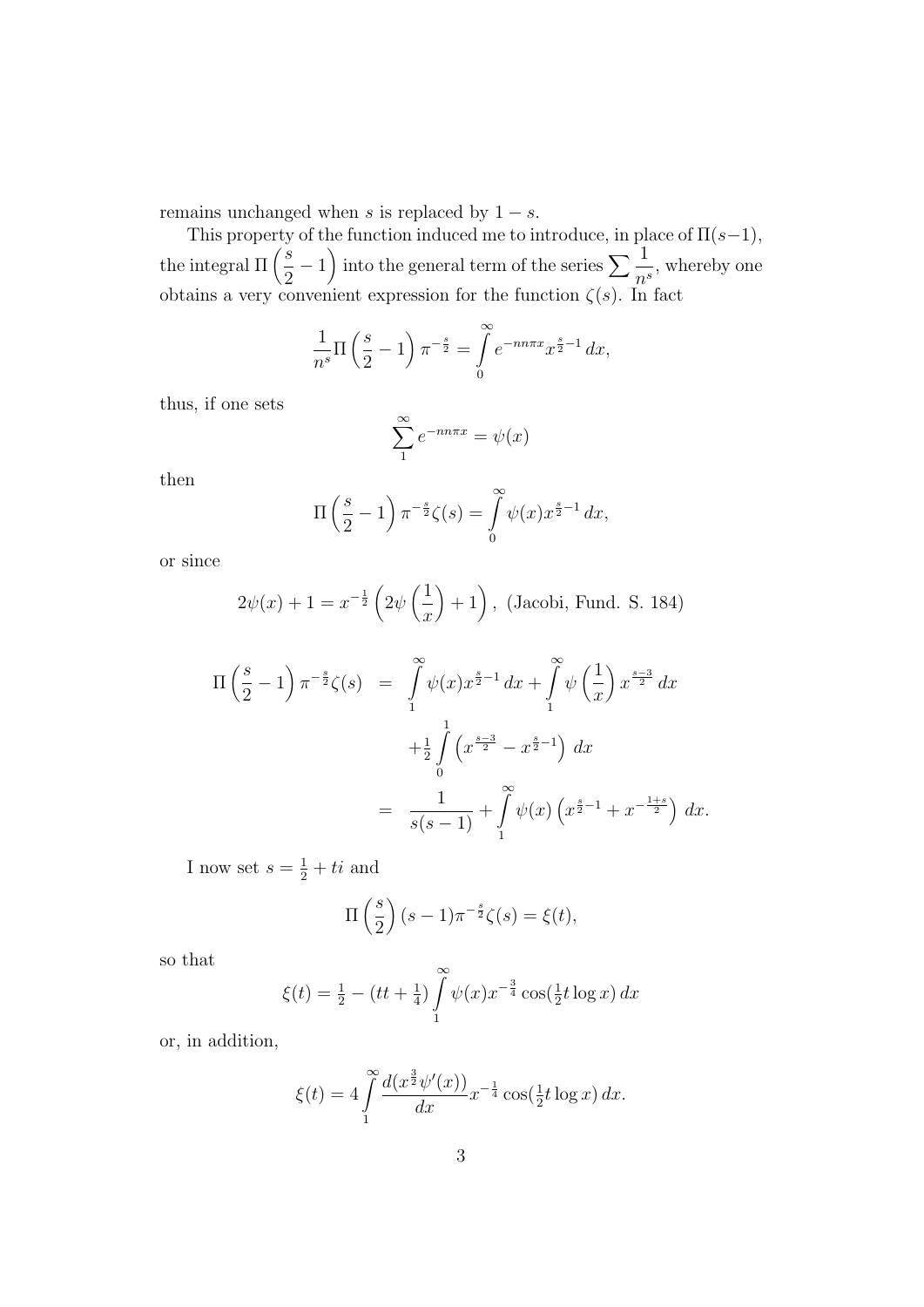This function is finite for all finite values of  $t$ , and allows itself to be developed in powers of tt as a very rapidly converging series. Since, for a value of s whose real part is greater than 1,  $\log \zeta(s) = -\sum \log(1 - p^{-s})$ remains finite, and since the same holds for the logarithms of the other factors of  $\xi(t)$ , it follows that the function  $\xi(t)$  can only vanish if the imaginary part of t lies between  $\frac{1}{2}i$  and  $-\frac{1}{2}$  $\frac{1}{2}i$ . The number of roots of  $\xi(t) = 0$ , whose real parts lie between  $0$  and  $T$  is approximately

$$
=\frac{T}{2\pi}\log\frac{T}{2\pi}-\frac{T}{2\pi};
$$

because the integral  $\int d\log \xi(t)$ , taken in a positive sense around the region consisting of the values of t whose imaginary parts lie between  $\frac{1}{2}i$  and  $-\frac{1}{2}i$ Example of the variety of the whose imaginary parts in between  $2^i$  and  $2^i$  and whose real parts lie between 0 and T, is (up to a fraction of the order of magnitude of the quantity  $\frac{1}{T}$  equal to  $\left(T\log\frac{T}{2\pi}\right)$  $2\pi$  $-T$ ) *i*; this integral however is equal to the number of roots of  $\xi(t) = 0$  lying within in this region, multiplied by  $2\pi i$ . One now finds indeed approximately this number of real roots within these limits, and it is very probable that all roots are real. Certainly one would wish for a stricter proof here; I have meanwhile temporarily put aside the search for this after some fleeting futile attempts, as it appears unnecessary for the next objective of my investigation.

If one denotes by  $\alpha$  all the roots of the equation  $\xi(\alpha) = 0$ , one can express  $\log \xi(t)$  as

$$
\sum \log \left( 1 - \frac{tt}{\alpha \alpha} \right) + \log \xi(0);
$$

for, since the density of the roots of the quantity  $t$  grows with  $t$  only as  $\log \frac{t}{2}$  $2\pi$ , it follows that this expression converges and becomes for an infinite  $t$ only infinite as  $t \log t$ ; thus it differs from  $\log \xi(t)$  by a function of  $tt$ , that for a finite  $t$  remains continuous and finite and, when divided by  $tt$ , becomes infinitely small for infinite  $t$ . This difference is consequently a constant, whose value can be determined through setting  $t = 0$ .

With the assistance of these methods, the number of prime numbers that are smaller than x can now be determined.

Let  $F(x)$  be equal to this number when x is not exactly equal to a prime number; but let it be greater by  $\frac{1}{2}$  when x is a prime number, so that, for any x at which there is a jump in the value in  $F(x)$ ,

$$
F(x) = \frac{F(x+0) + F(x-0)}{2}.
$$

If in the identity

$$
\log \zeta(s) = -\sum \log(1 - p^{-s}) = \sum p^{-s} + \frac{1}{2} \sum p^{-2s} + \frac{1}{3} \sum p^{-3s} + \cdots
$$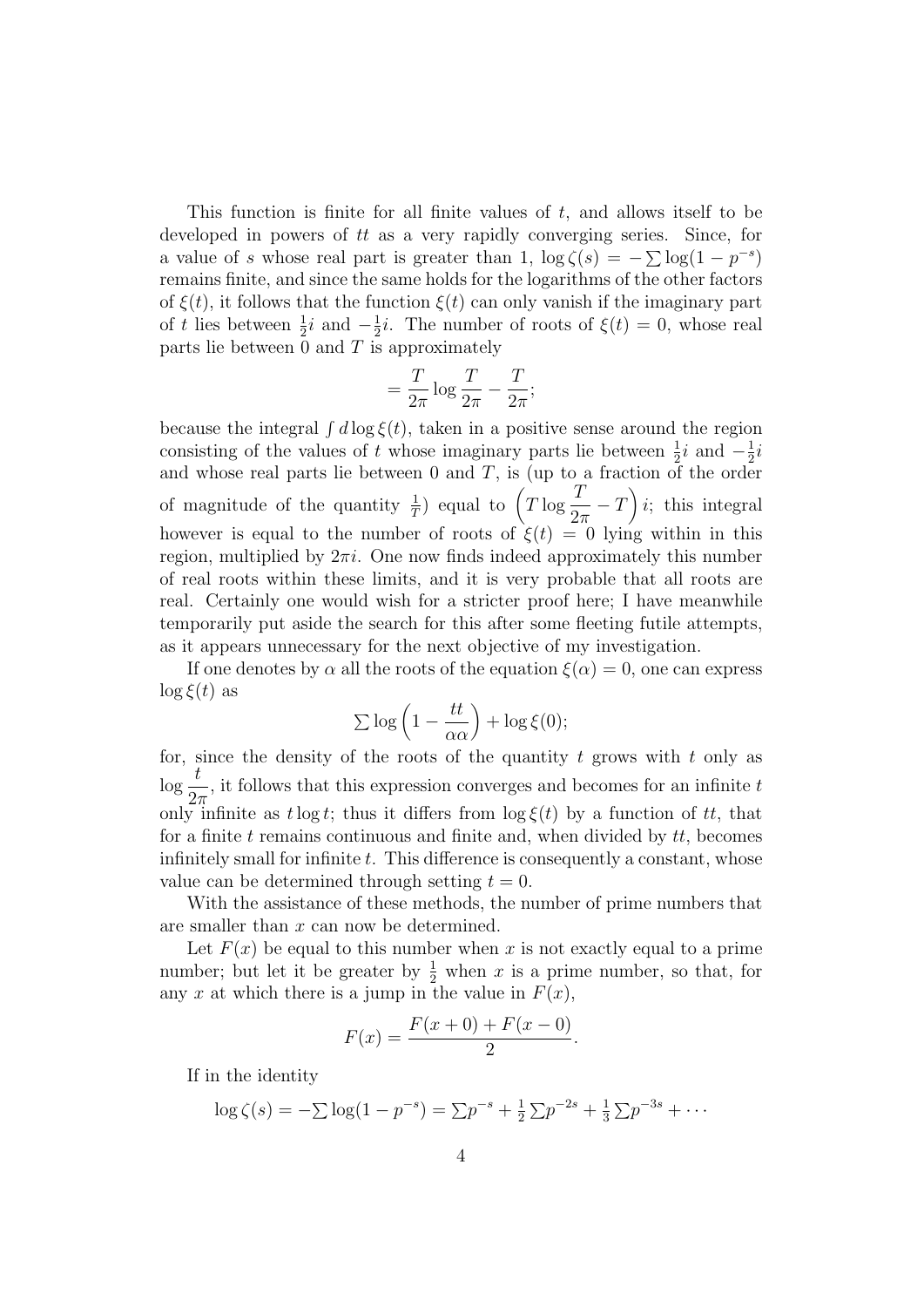one now replaces

$$
p^{-s}
$$
 by  $s \int_{p}^{\infty} x^{-s-1} ds$ ,  $p^{-2s}$  by  $s \int_{p^2}^{\infty} x^{-s-1} ds$ , ...,

one obtains

$$
\frac{\log \zeta(s)}{s} = \int_{1}^{\infty} f(x) x^{-s-1} dx,
$$

if one denotes

$$
F(x) + \frac{1}{2}F(x^{\frac{1}{2}}) + \frac{1}{3}F(x^{\frac{1}{3}}) + \cdots
$$

by  $f(x)$ .

This equation is valid for each complex value  $a + bi$  of s for which  $a > 1$ . If, though, the equation

$$
g(s) = \int_{0}^{\infty} h(x) x^{-s} d\log x
$$

holds within this range, then, by making use of *Fourier's* theorem, one can express the function  $h$  in terms of the function  $g$ . The equation decomposes, if  $h(x)$  is real and

$$
g(a+bi) = g_1(b) + ig_2(b),
$$

into the two following:

$$
g_1(b) = \int_0^\infty h(x)x^{-a} \cos(b \log x) d \log x,
$$
  

$$
ig_2(b) = -i \int_0^\infty h(x)x^{-a} \sin(b \log x) d \log x.
$$

If one multiplies both equations with

$$
(\cos(b \log y) + i \sin(b \log y)) db
$$

and integrates them from  $-\infty$  to  $+\infty$ , then one obtains  $\pi h(y)y^{-\alpha}$  on the right hand side in both, on account of *Fourier's* theorems; thus, if one adds both equations and multiplies them by  $iy^{\alpha}$ , one obtains

$$
2\pi i h(y) = \int_{a - \infty i}^{a + \infty i} g(s) y^s ds,
$$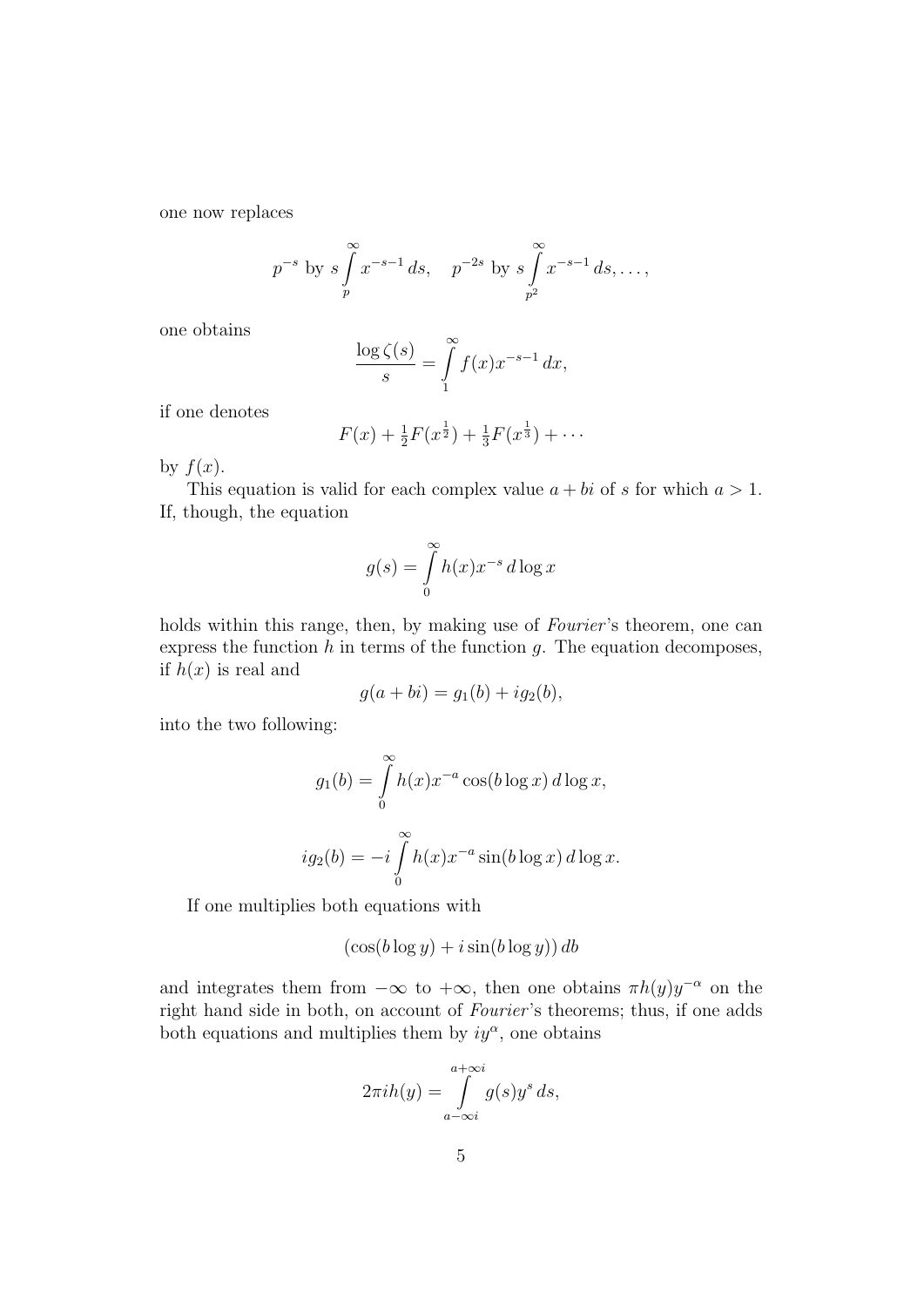where the integration is carried out so that the real part of s remains constant.

For a value of y at which there is a jump in the value of  $h(y)$ , the integral takes on the mean of the values of the function h on either side of the jump. From the manner in which the function  $f$  was defined, we see that it has the same property, and hence in full generality

$$
f(y) = \frac{1}{2\pi i} \int_{a - \infty i}^{a + \infty i} \frac{\log \zeta(s)}{s} y^s ds.
$$

One can substitute for  $\log \zeta$  the expression

$$
\frac{s}{2}\log \pi - \log(s-1) - \log \Pi\left(\frac{s}{2}\right) + \sum^{\alpha} \log \left(1 + \frac{(s-\frac{1}{2})^2}{\alpha \alpha}\right) + \log \xi(0)
$$

found earlier; however the integrals of the individual terms of this expression do not converge, when extended to infinity, for which reason it is appropriate to convert the previous equation by means of integration by parts into

$$
f(x) = -\frac{1}{2\pi i} \frac{1}{\log x} \int_{a-\infty i}^{a+\infty i} \frac{d\frac{\log \zeta(s)}{s}}{ds} x^s ds
$$

Since

$$
-\log \Pi \left(\frac{s}{2}\right) = \lim \left(\sum_{n=1}^{n=m} \log \left(1 + \frac{s}{2n}\right) - \frac{s}{2} \log m\right),\,
$$

for  $m = \infty$  and therefore

$$
-\frac{d\frac{1}{s}\log\Pi\left(\frac{s}{2}\right)}{ds} = \sum_{n=1}^{\infty} \frac{d\frac{1}{s}\log\left(1 + \frac{s}{2n}\right)}{ds},
$$

it then follows that all the terms of the expression for  $f(x)$ , with the exception of  $\frac{1}{2}$ 

$$
\frac{1}{2\pi i} \frac{1}{\log x} \int_{a-\infty i}^{a+\infty i} \frac{1}{ss} \log \xi(0) x^s ds = \log \xi(0),
$$

take the form

$$
\pm \frac{1}{2\pi i} \frac{1}{\log x} \int_{a-\infty i}^{a+\infty i} \frac{d\left(\frac{1}{s}\log\left(1-\frac{s}{\beta}\right)\right)}{ds} x^s ds.
$$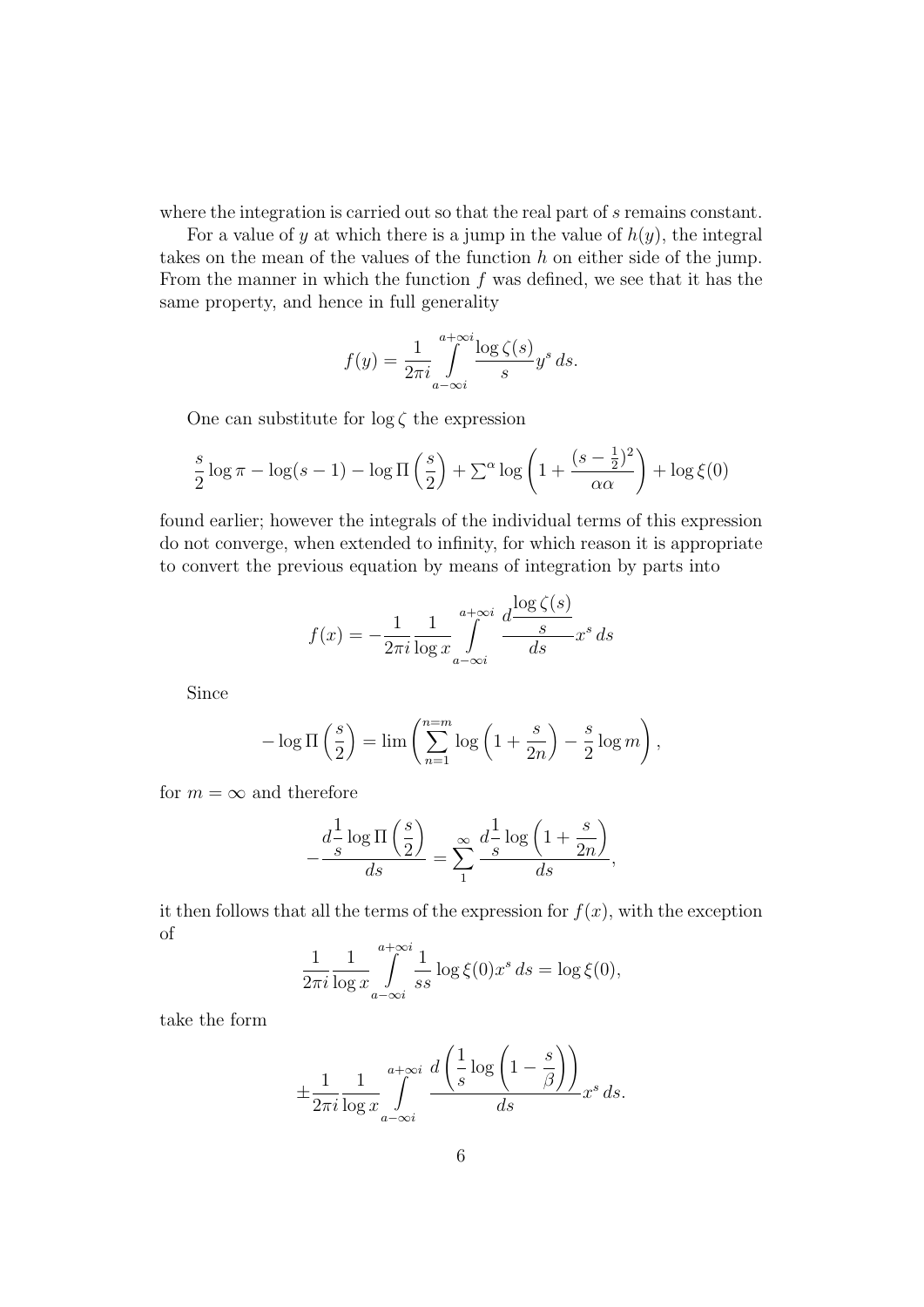But now

$$
\frac{d\left(\frac{1}{s}\log\left(1-\frac{s}{\beta}\right)\right)}{d\beta} = \frac{1}{(\beta-s)\beta},
$$

and, if the real part of s is larger than the real part of  $\beta$ ,

$$
-\frac{1}{2\pi i} \int_{a-\infty i}^{a+\infty i} \frac{x^s \, ds}{(\beta-s)\beta} = \frac{x^{\beta}}{\beta} = \int_{\infty}^{x} x^{\beta-1} \, dx,
$$

or

$$
=\int\limits_0^x x^{\beta-1}\,dx,
$$

depending on whether the real part of  $\beta$  is negative or positive. One has as a result .<br>\\ \

$$
\frac{1}{2\pi i} \frac{1}{\log x} \int_{a-\infty i}^{a+\infty i} \frac{d\left(\frac{1}{s}\log\left(1-\frac{s}{\beta}\right)\right)}{ds} x^s ds
$$

$$
= -\frac{1}{2\pi i} \int_{a-\infty i}^{a+\infty i} \frac{1}{s} \log\left(1-\frac{s}{\beta}\right) x^s ds
$$

$$
\int_{a}^{x} x^{\beta-1} dx + \log x
$$

$$
= \int_{\infty}^{\infty} \frac{x^{\beta - 1}}{\log x} dx + \text{ const.}
$$

in the first, and

$$
= \int\limits_0^x \frac{x^{\beta - 1}}{\log x} \, dx + \text{ const.}
$$

in the second case.

In the first case the constant of integration is determined if one lets the real part of  $\beta$  become infinitely negative; in the second case the integral from 0 to x takes on values separated by  $2\pi i$ , depending on whether the integration is taken through complex values with positive or negative argument, and becomes infinitely small, for the former path, when the coefficient of  $i$  in the value of  $\beta$  becomes infinitely positive, but for the latter, when this coefficient becomes infinitely negative. From this it is seen how on the left hand side  $\log\left(1-\frac{s}{c}\right)$ β  $\setminus$ is to be determined in order that the constants of integration disappear.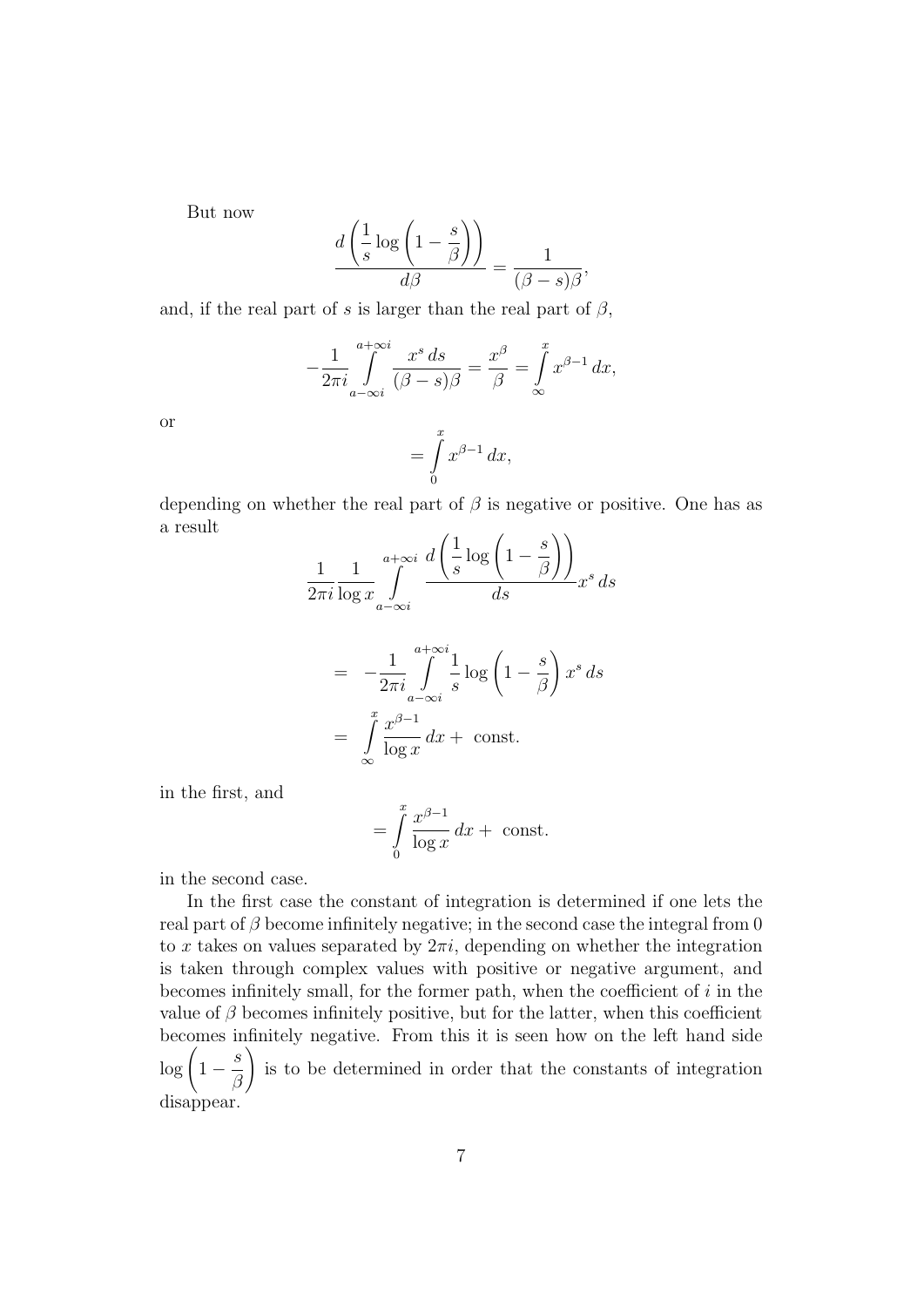Through the insertion of these values in the expression for  $f(x)$  one obtains

$$
f(x) = Li(x) - \sum^{\alpha} \left( Li\left(x^{\frac{1}{2} + \alpha i}\right) + Li\left(x^{\frac{1}{2} - \alpha i}\right) \right) + \int_{x}^{\infty} \frac{1}{x^2 - 1} \frac{dx}{x \log x} + \log \xi(0),
$$

if in  $\Sigma^{\alpha}$  one substitutes for  $\alpha$  all positive roots (or roots having a positive real part) of the equation  $\xi(\alpha) = 0$ , ordered by their magnitude. It may easily be shown, by means of a more thorough discussion of the function  $\xi$ , that with this ordering of terms the value of the series

$$
\sum \left( Li \left( x^{\frac{1}{2} + \alpha i} \right) + Li \left( x^{\frac{1}{2} - \alpha i} \right) \right) \log x
$$

agrees with the limiting value to which

$$
\frac{1}{2\pi i}\int\limits_{a-bi}^{a+bi} \frac{d\frac{1}{s}\sum \log \left(1+\frac{(s-\frac{1}{2})^2}{\alpha \alpha}\right)}{ds}x^s \, ds
$$

converges as the quantity b increases without bound; however when reordered it can take on any arbitrary real value.

From  $f(x)$  one obtains  $F(x)$  by inversion of the relation

$$
f(x) = \sum_{n=1}^{\infty} F\left(x^{\frac{1}{n}}\right),
$$

to obtain the equation

$$
F(x) = \sum (-1)^{\mu} \frac{1}{m} f\left(x^{\frac{1}{m}}\right),
$$

in which one substitutes for  $m$  the series consisting of those natural numbers that are not divisible by any square other than 1, and in which  $\mu$  denotes the number of prime factors of  $m$ .

If one restricts  $\sum^{\alpha}$  to a finite number of terms, then the derivative of the expression for  $f(x)$  or, up to a part diminishing very rapidly with growing x,

$$
\frac{1}{\log x} - 2\Sigma^{\alpha} \frac{\cos(\alpha \log x) x^{-\frac{1}{2}}}{\log x}
$$

gives an approximating expression for the density of the prime number + half the density of the squares of the prime numbers  $+$  a third of the density of the cubes of the prime numbers etc. at the magnitude  $x$ .